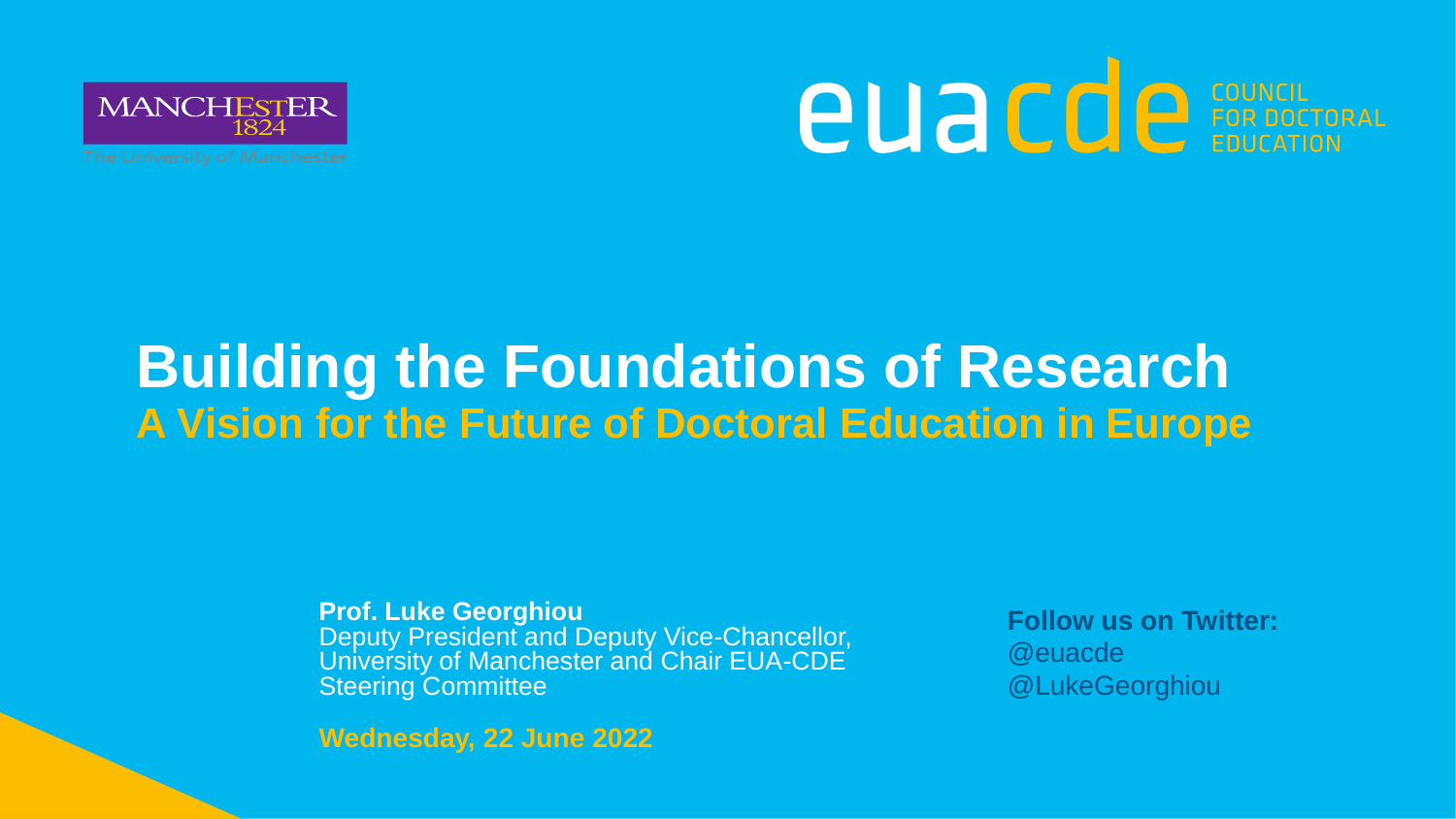#### **Revisiting our Foundations**

Origins of EUA-CDE in *The Salzburg Principles* established in 2005 as part of Bologna Process. At core:

- centrality of original research
- widening range of career paths available
- institutions to provide structures and environment necessary for support

Principles hold but world has changed

• time to renew the vision and anticipate what may be on the horizon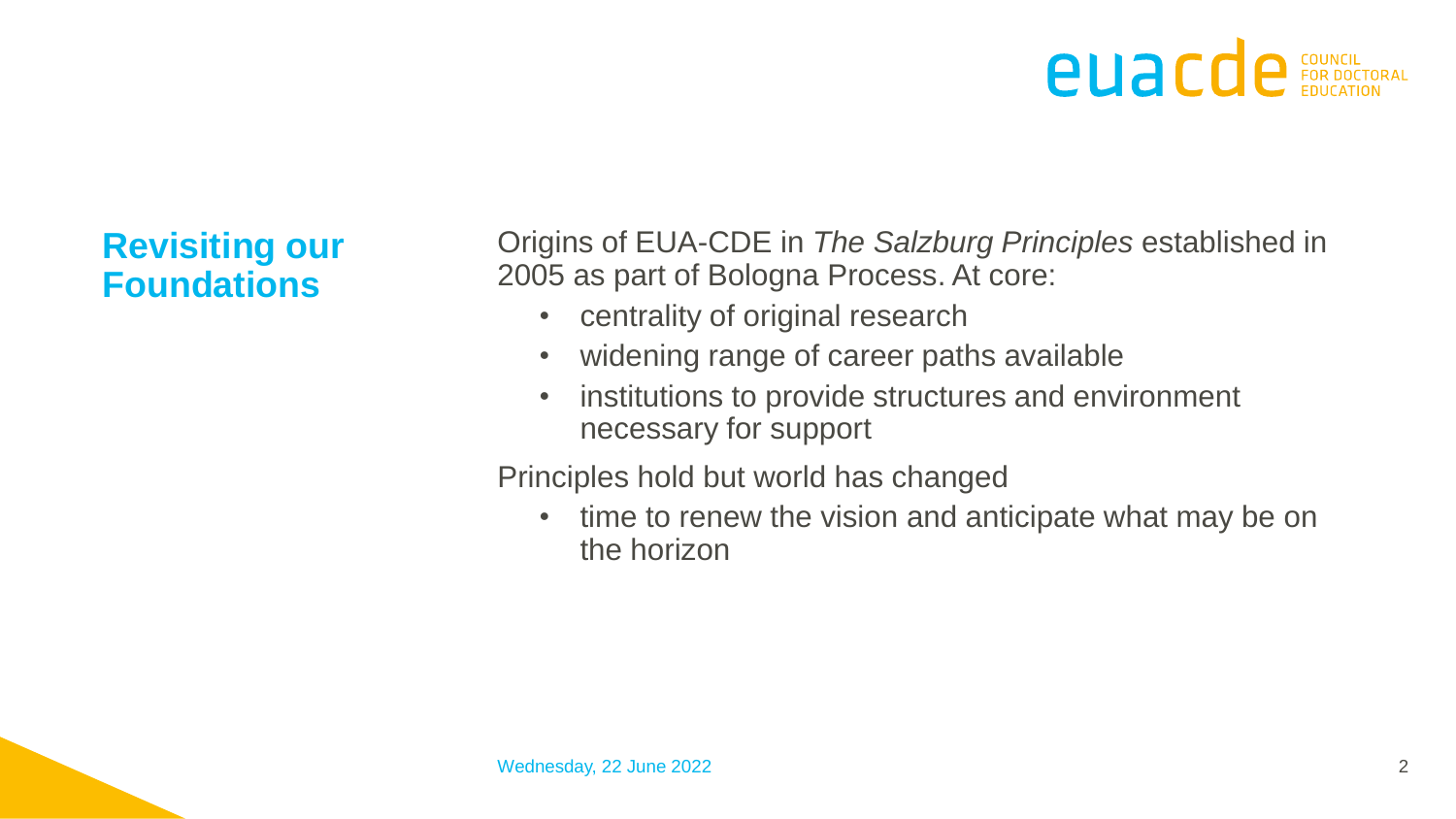#### **Developing the Vision**

- Development process of the vision
	- Key insights from previous EUA-CDE activities 2017-2021 (workshops, annual meetings, thematic peer groups)
	- EUA documents incl. **[Universities Without Walls –](https://eua.eu/downloads/publications/universities%20without%20walls%20%20a%20vision%20for%202030.pdf) a Vision for 2030**
	- Results of 2017 and 2021 surveys on current challenges in doctoral education
	- Reflections within the EUA-CDE Steering Committee (several SC meetings between October 2021-March 2022)
	- EUA-CDE 2022 Focus Group foresight workshop with members from 24 countries
	- ➢ **Draft vision paper**
	- Consultation process on draft document with EUA-CDE membership and EUA Council
	- ➢ **Vision paper**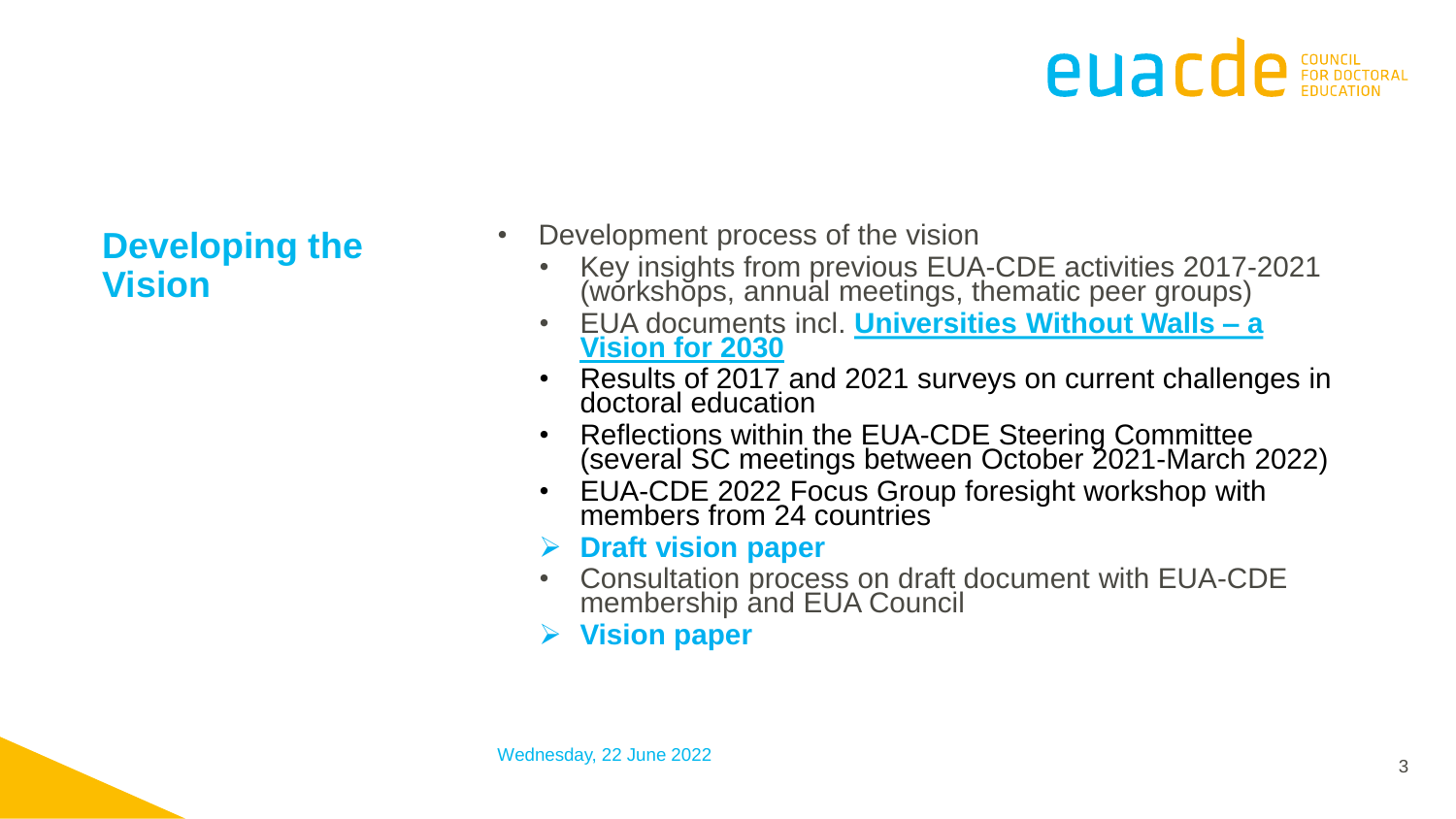**Please identify up to 5 key drivers which you think will shape the structure and content of doctoral education in Europe in the next 5-10 years.**

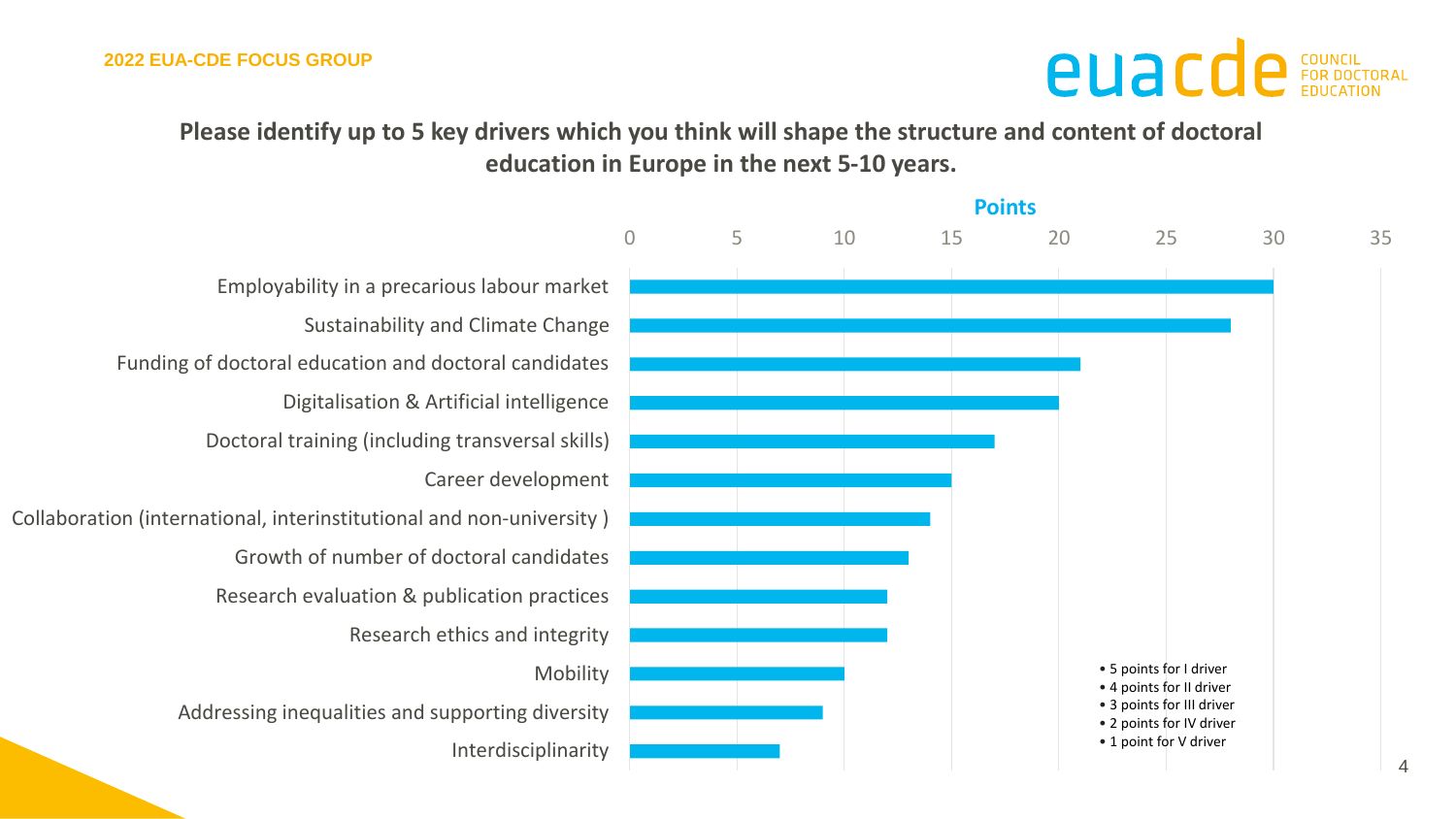#### **Trends and Drivers**

#### **Extrinsic Intrinsic**

Opportunities, expectations & challenges for doctoral education deriving from a changing world

- Digitalisation
- Sustainable Development **Goals**
- Exchange with Society
- Equality, Diversity & Inclusion
- Academic Freedom

Changes in the ways in which universities organize themselves to deliver doctoral education

#### • Diverse Institutional Dynamics

- Ensuring Quality & Fair **Assessment**
- **Skills Fit for Purpose** 
	- **Supervision**
- Adequate funding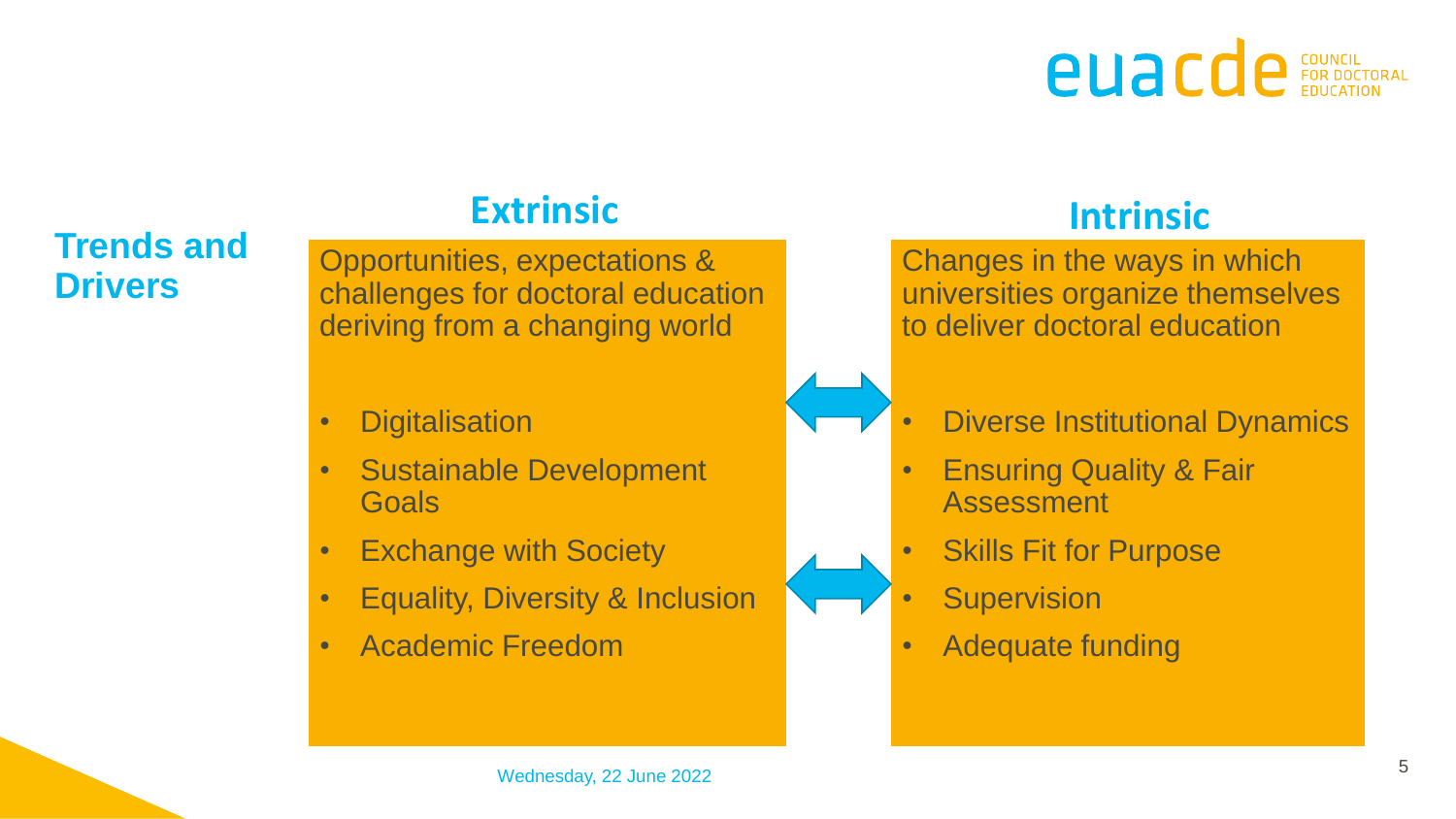### **euacde** EDUCATION

**Pathways to Success**

For each driver we

- Characterise the issues it presents
	- Opportunities created
	- Inherent challenges and threats
- Propose Ways Forward
	- Pathways and principles by which doctoral education can progress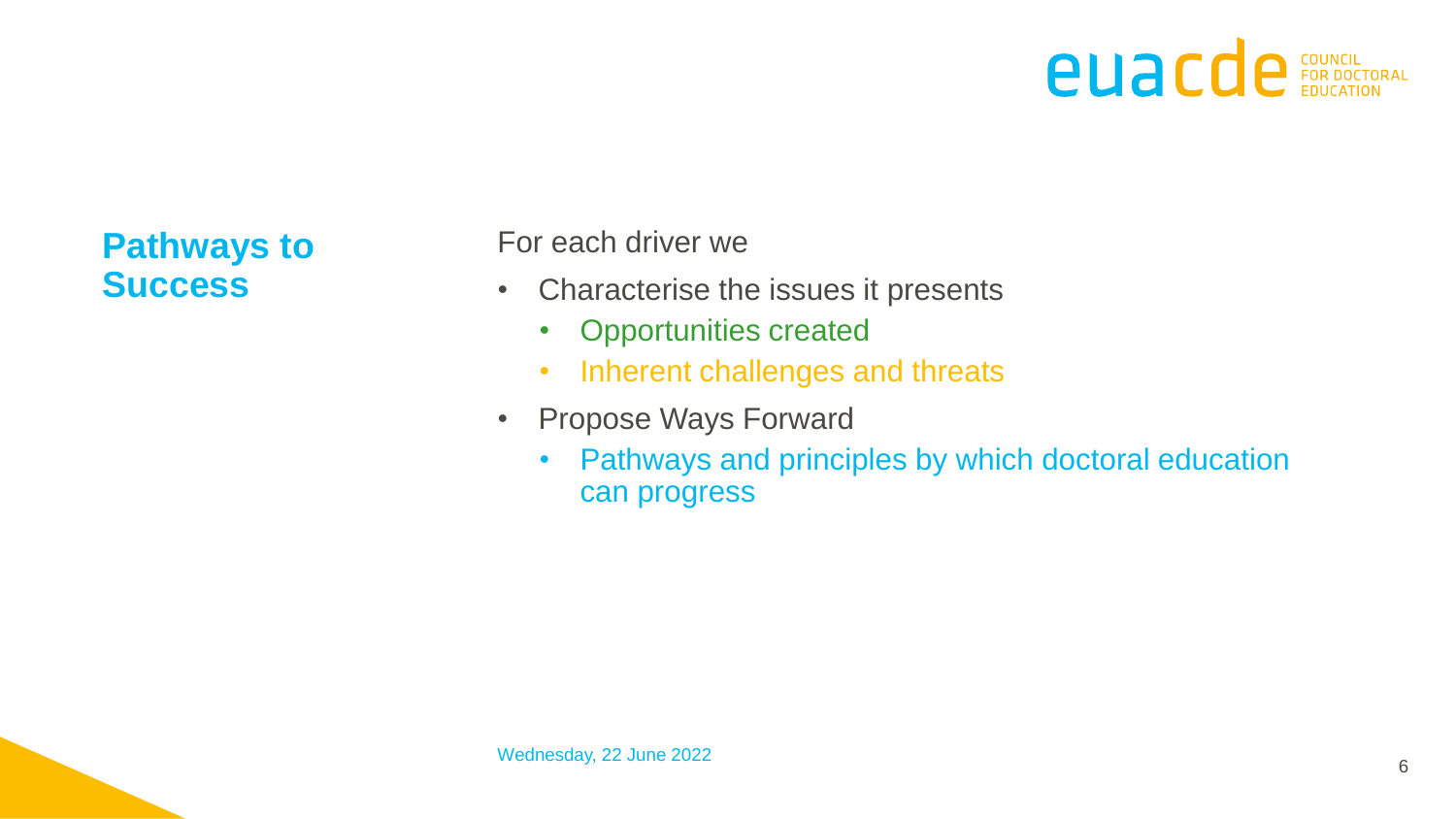**Digitalisation transforming research & doctoral education**

- Digitalisation transforming organization, administration & delivery of doctoral education
- Digital skills essential for candidate
- Digital research infrastructures vital for research productivity
- Accelerated by pandemic but new balance being sought
- Digital divide can lead to new inequalities
- Risk to candidates of social isolation & inability to build networks

**1. Doctoral schools serve as a place where the opportunities & challenges of new digital technologies are embraced in the pursuit of research goals and in their own enabling frameworks**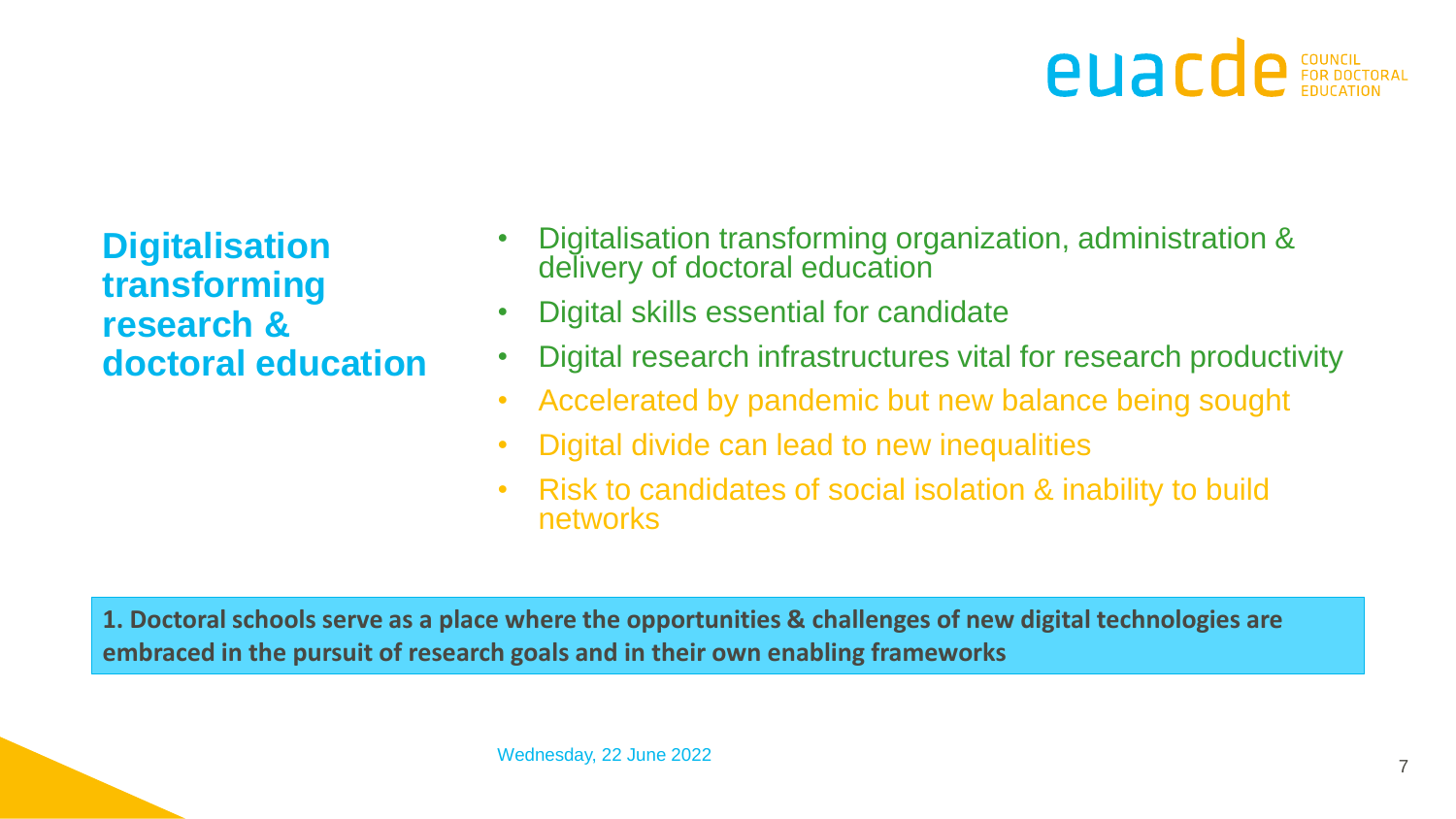

**Sustainable Development Goals**

- UN Sustainable Development Goals provide international framework for more sustainable & equitable development of the planet
- Greening, response to climate change & greater engagement with Global South all imperatives for doctoral education
- Caution against excessive focus on thematic areas at expense of fundamental research

**2. Universities should embrace the Sustainable Development Goals as a holistic framework providing a context for and supporting the delivery of doctoral education**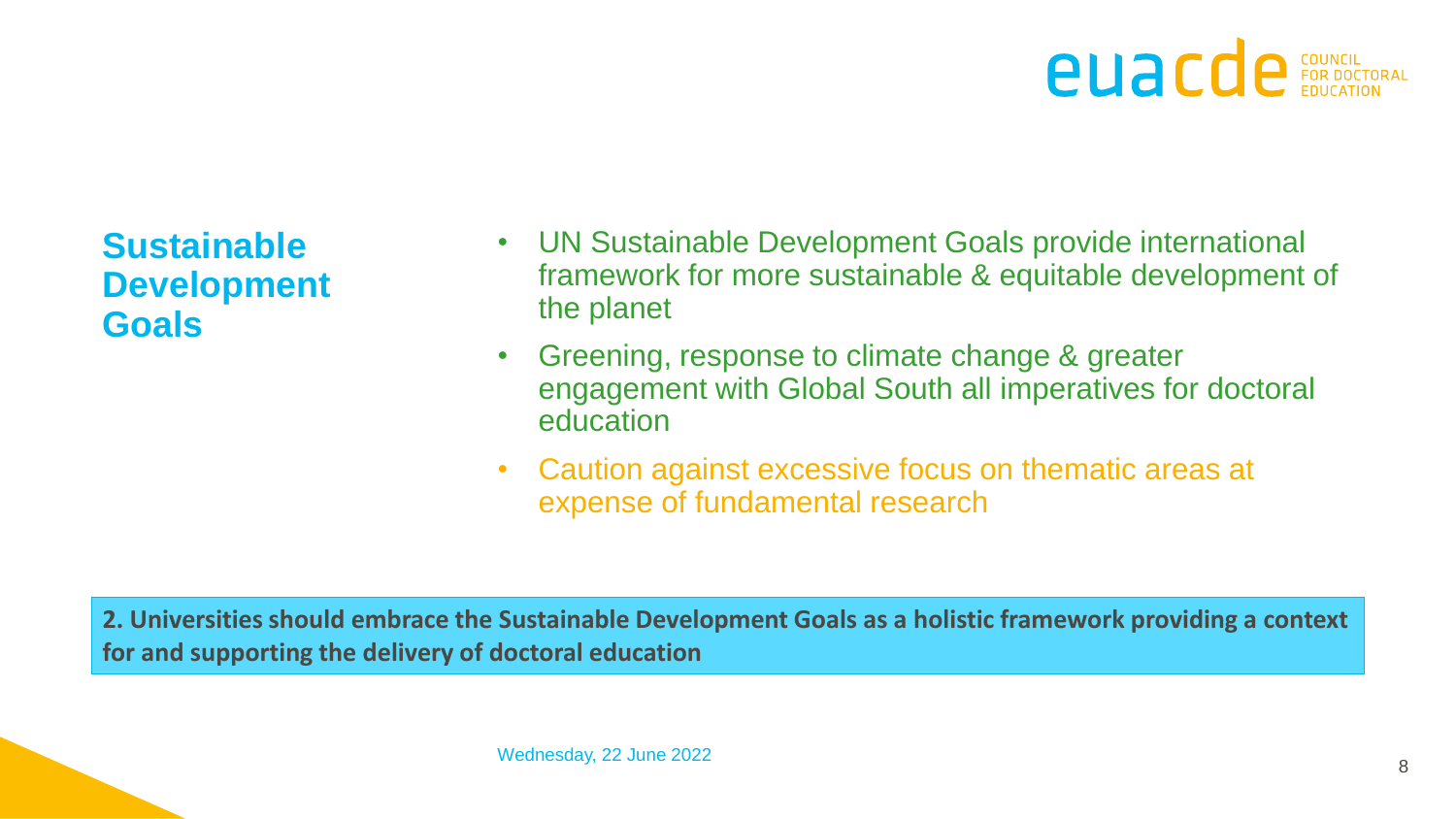

**Exchange with Society**

- Doctoral candidates are bridgebuilders between academia, research and society & can serve as the 'glue' in collaborations with business, public or NGO organisations
- Communication is a part of continuous exchange and cocreation of knowledge
- Public exposure of research can expose contested values & beliefs. Early-career researchers are particularly vulnerable to personal attacks in social media or otherwise

**3. Even when not connected to a specific mission, research and education at doctoral level contributes to the resolution of the environmental, demographic, socio-economic, and political challenges that Europe and the world are facing. The path to resolving these challenges may lie in addressing fundamental research questions where the application is not evident at the time.**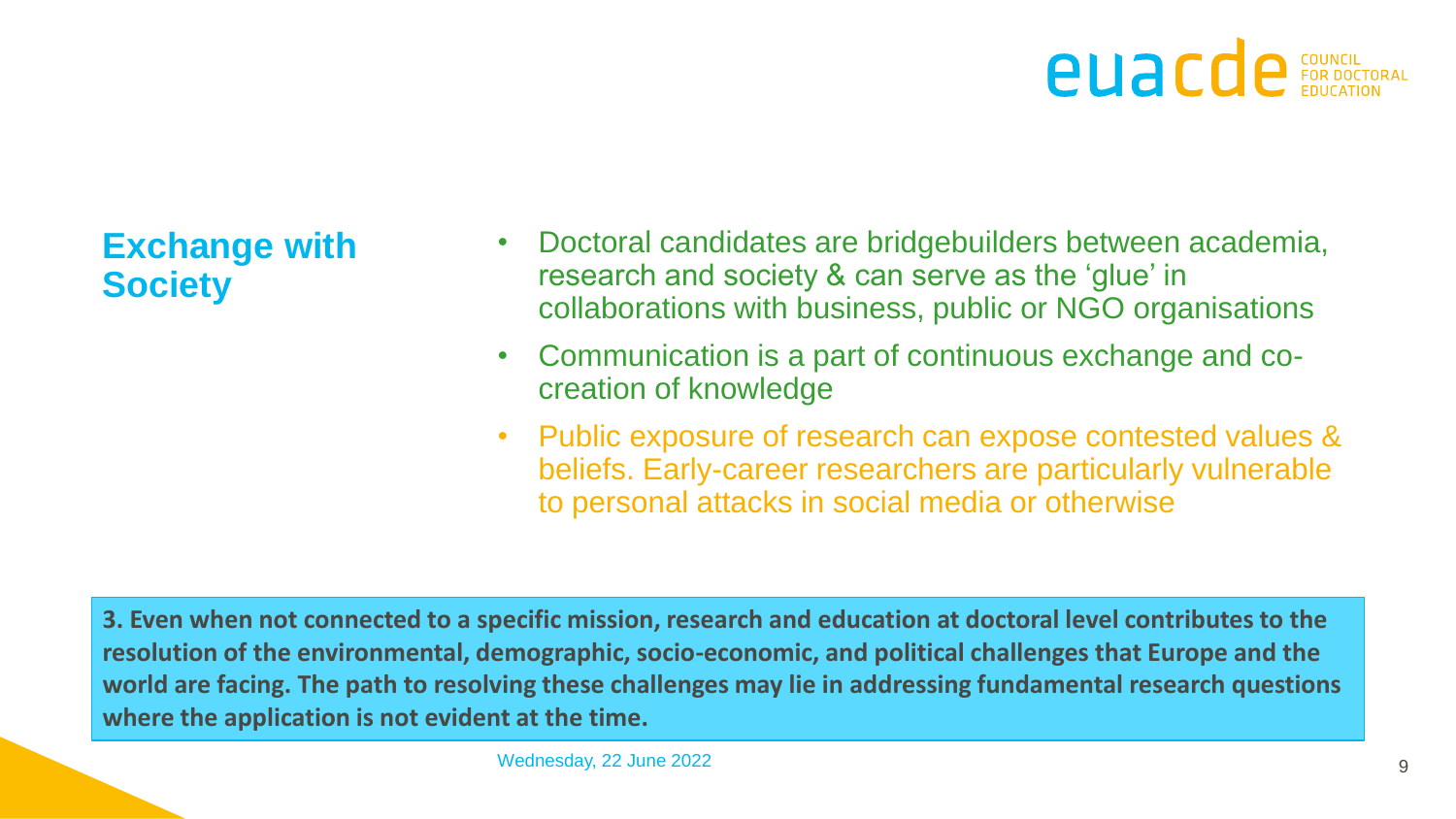

#### **Equality, Diversity and Inclusion**

- Diversity increases the quality of doctoral education, bringing varies perspectives & experiences to the table
- Access to doctoral education from under-represented groups remains a problem.
- Long duration, caring responsibilities and subsequent precarious employment are all deterrents for underrepresented groups

**4. A diverse doctoral education must be sensitive to the different backgrounds that doctoral candidates bring with them. Doctoral education should encourage reflection on and the overcoming of any social, economic or cultural barriers. It should foster a diversity that goes hand in hand with excellence and a shared understanding of research quality.**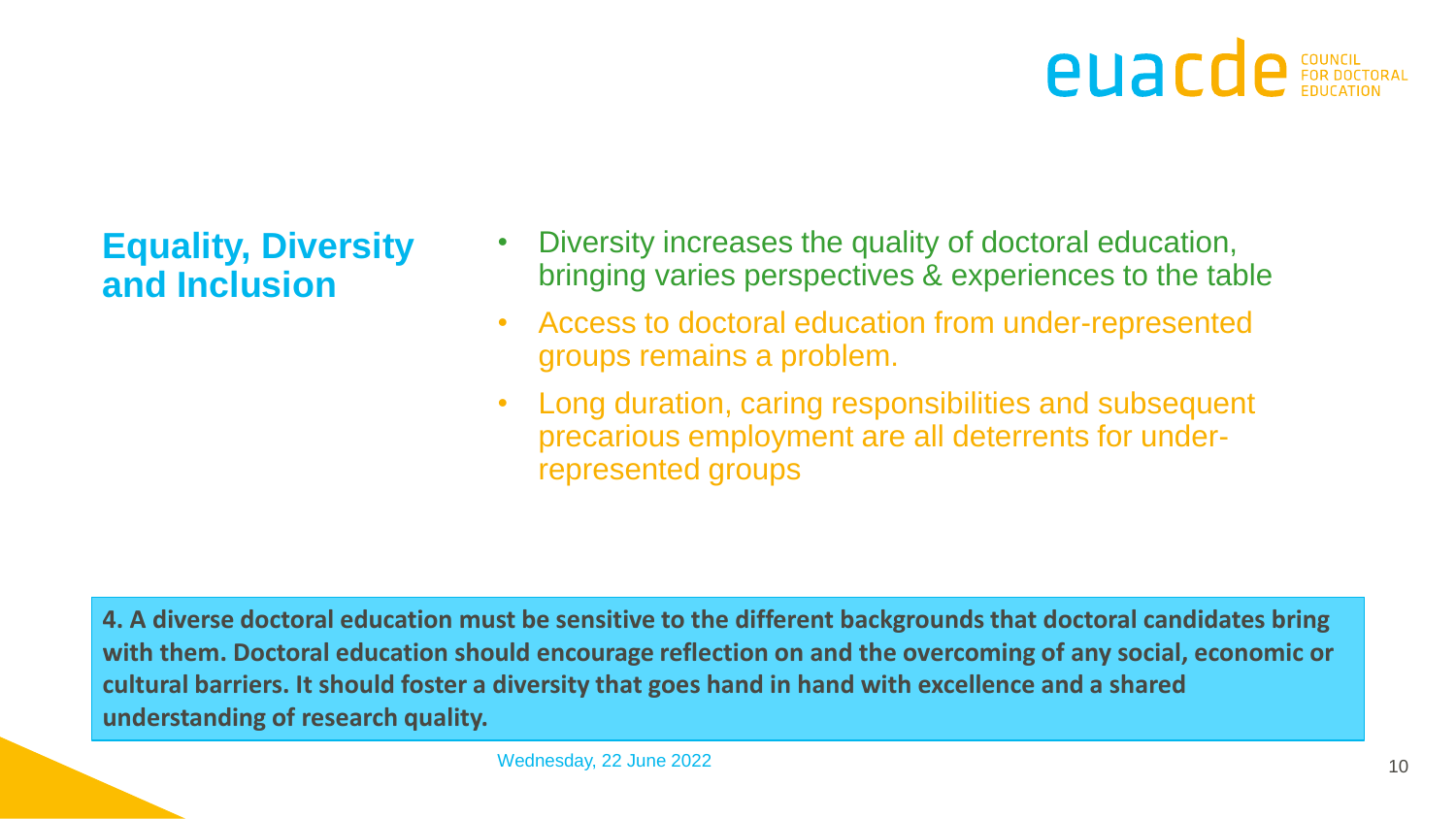

**Academic Freedom**

- Academic freedom is an inseparable part of doctoral education as it is essential for high quality research.
- Institutional autonomy gives the freedom and flexibility to meet the needs of a diverse doctoral candidates
- Threats to freedom come in direct and less overt attempts to steer the content and direction of research. Doctoral candidates can be particularly vulnerable.

**5. Doctoral education should promote a dialogue about the different dimensions of academic freedoms and raise awareness about where any are at risk. It should create an open space for critical debate and the exchange of opposite views, while defending the rights of doctoral candidates to engage in these activities.**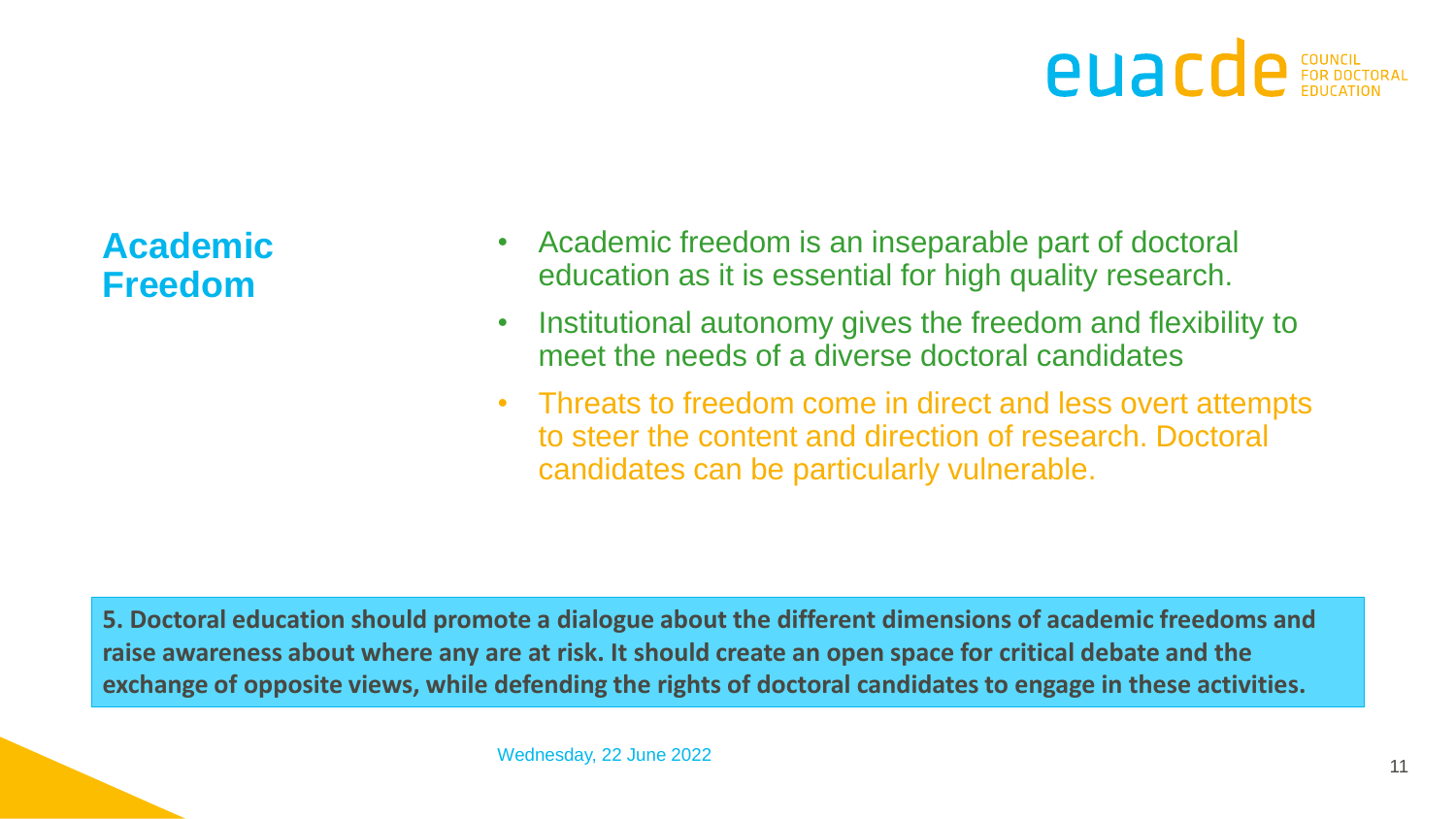

**Diverse institutional dynamics and the role of the Doctoral School**

- A diverse taxonomy of doctorates meets a variety of needs but the core principles should be adhered to
- Structured approaches are now predominant though there is a variety of formats
- An emergent specialized professional group promotes prominent and systematic attention from universities
- Support mechanisms are increasingly being extended to post-docs

**6. Doctoral education needs to embrace the variety of formats which have emerged to meet specific needs but at the same time to ensure that the core principles, including the importance of conducting original research, remain integral to all of these. Structured approaches should be used as a means of ensuring that the voice of doctoral education is properly embedded in university structures.**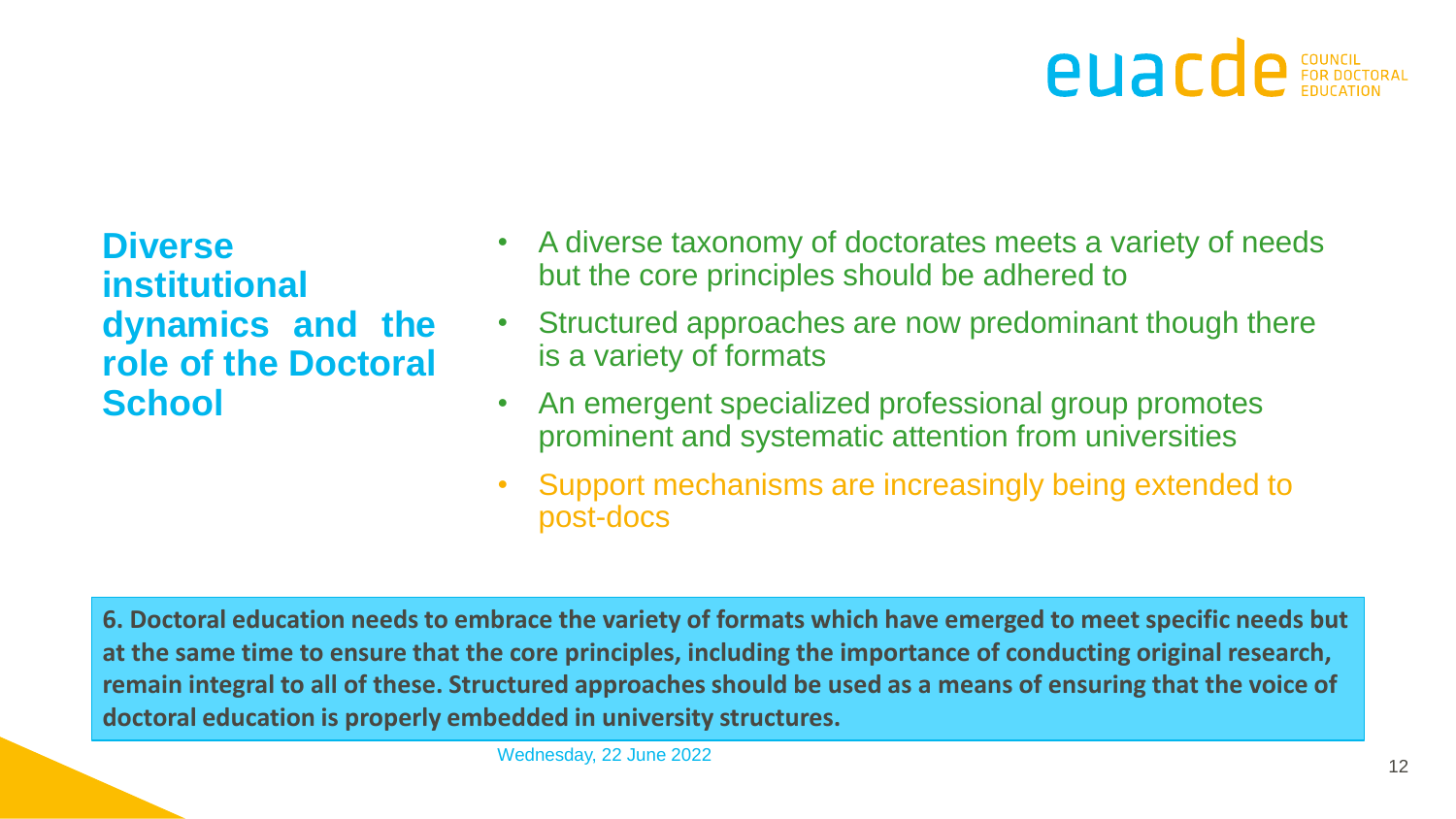#### **Ensuring Quality and Fair Assessment**

- A variety of quality assessment mechanisms exist across universities and countries. There should not be a one-sizefits-all approach
- Supervision and the engagement of candidates themselves should also be recognized as a means of quality assurance
- Fair and balanced assessment needs to be maintained during the transition to Open Science

**7. A fit-for-purpose quality assurance system is essential but the overarching goal is the quality of research, not the use of a particular tool. The focus should go beyond administrative processes to also value the education and research content. That should include an understanding of core skills and values such as research ethics and integrity and the adoption of a critical approach to research assessment not confined to publication metrics.**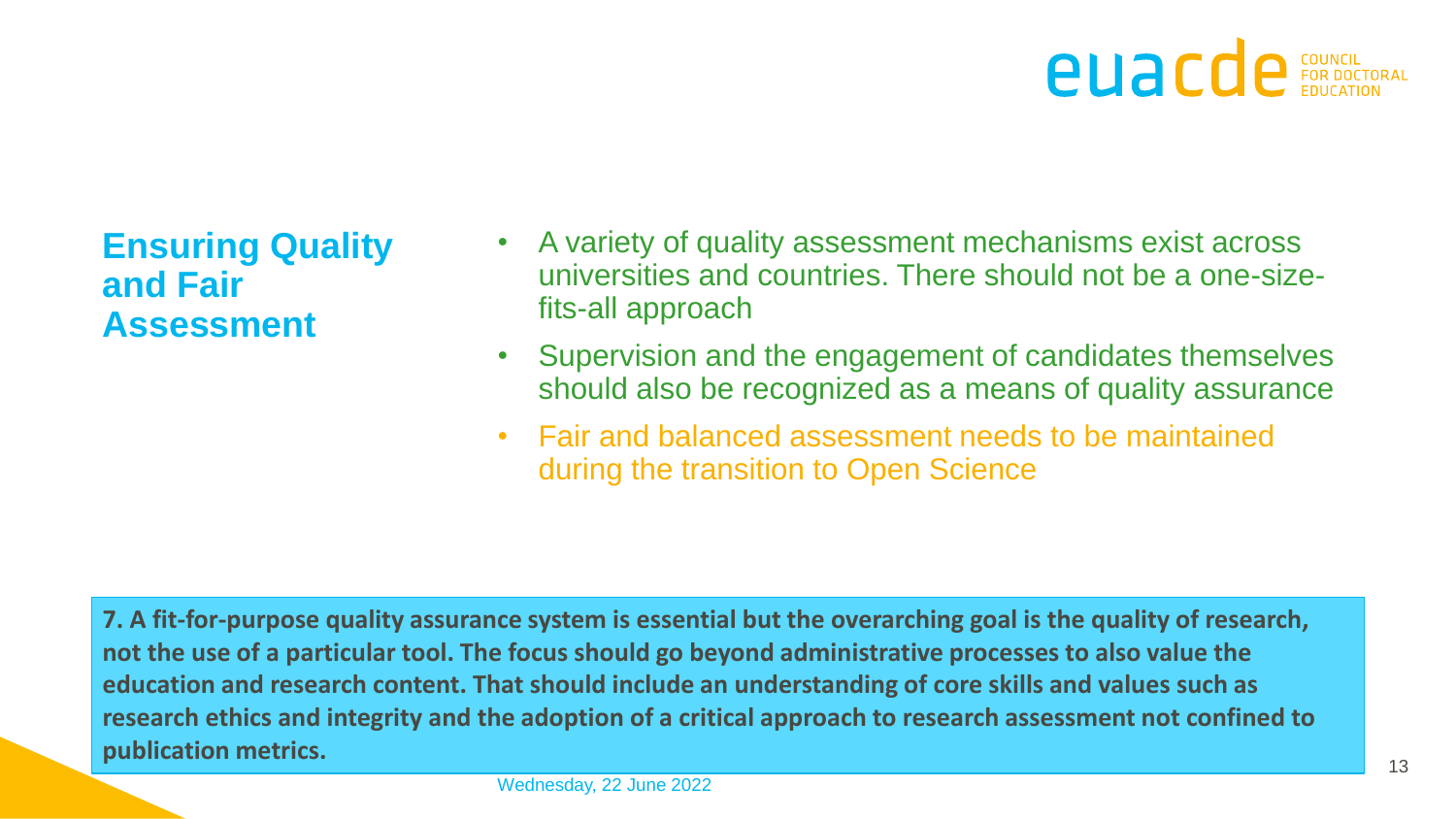**Skills Fit for Purpose**

- A doctorate equips candidates with crucial skills for research and other career paths but these may not always be fully visible or codified
- Regulations and funding should ensure that training is built into doctoral education
- In setting training requirements institutions should be sensitive to the high workloads of doctoral candidates and ultimately the consequences for well-being and mental health

**8. Doctoral candidates must be equipped with the knowledge and skills to meet the modern demands of research and pursue their chosen career paths. At the same time, they need to map, visualise and verbalise their skills and communicate those capabilities to others. Doctoral education should develop both tacit and explicit skills. Transversal skills should not be seen as an add-on but as a key element of the doctorate, maintaining the essential role of original research as the key feature of doctoral education.**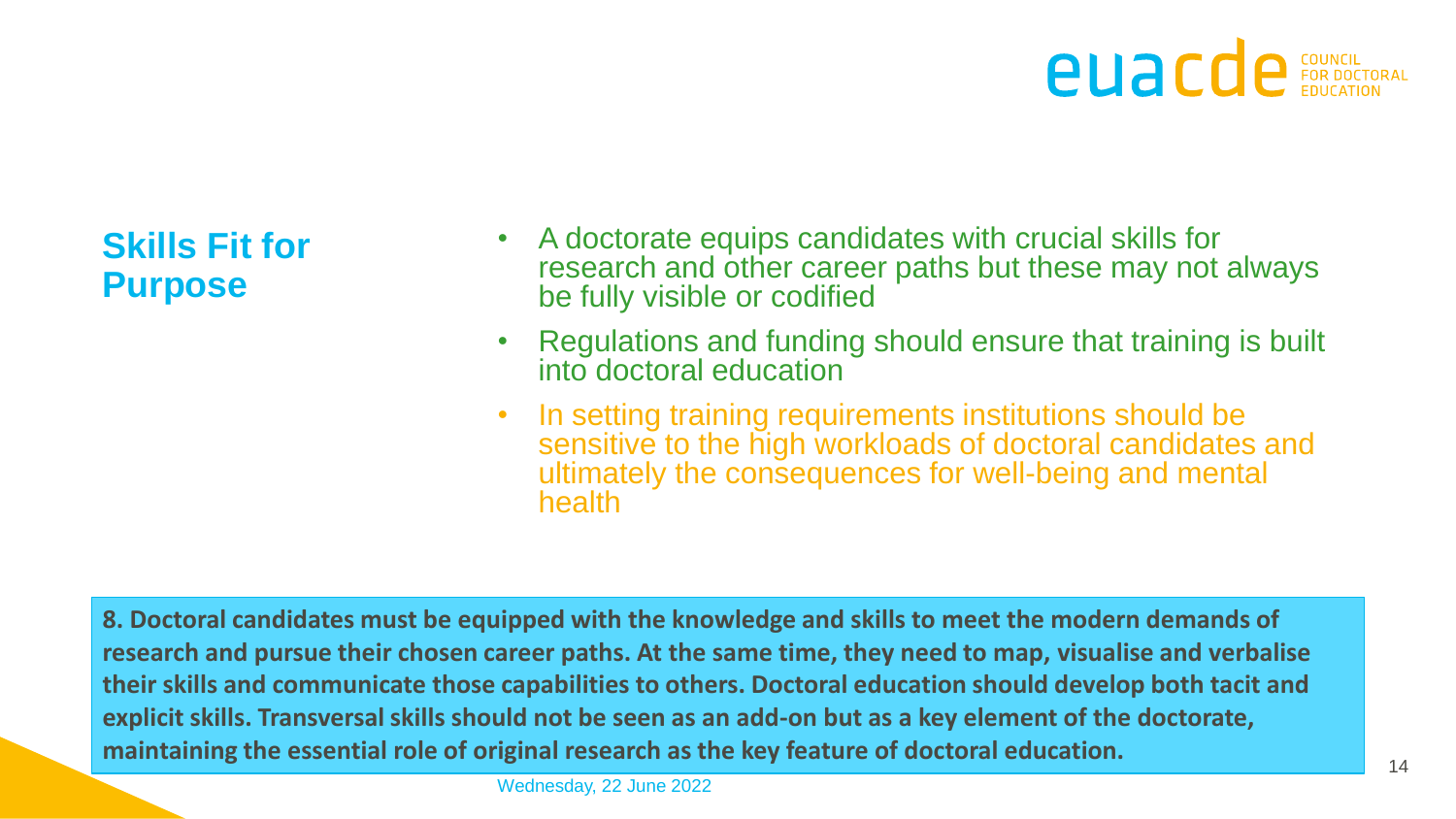**Supervision Key but not a Solo Act**

- Supervision is central to doctoral education but is becoming more complex
- Single supervisors and teams are now equally prevalent in all cases there is a joint endeavour between supervisor, supervisee and the environment/school
- Key aspects of supervision need to be agreed in advance and made transparent to avoid and deal with potential conflicts

**9. Supervision is crucial. Its form adapts to the needs and resources of an institution. Universities should invest in the training of supervisors, enabling them to embrace their roles fully and ensure that the doctoral school or environment plays its appropriate supportive role.**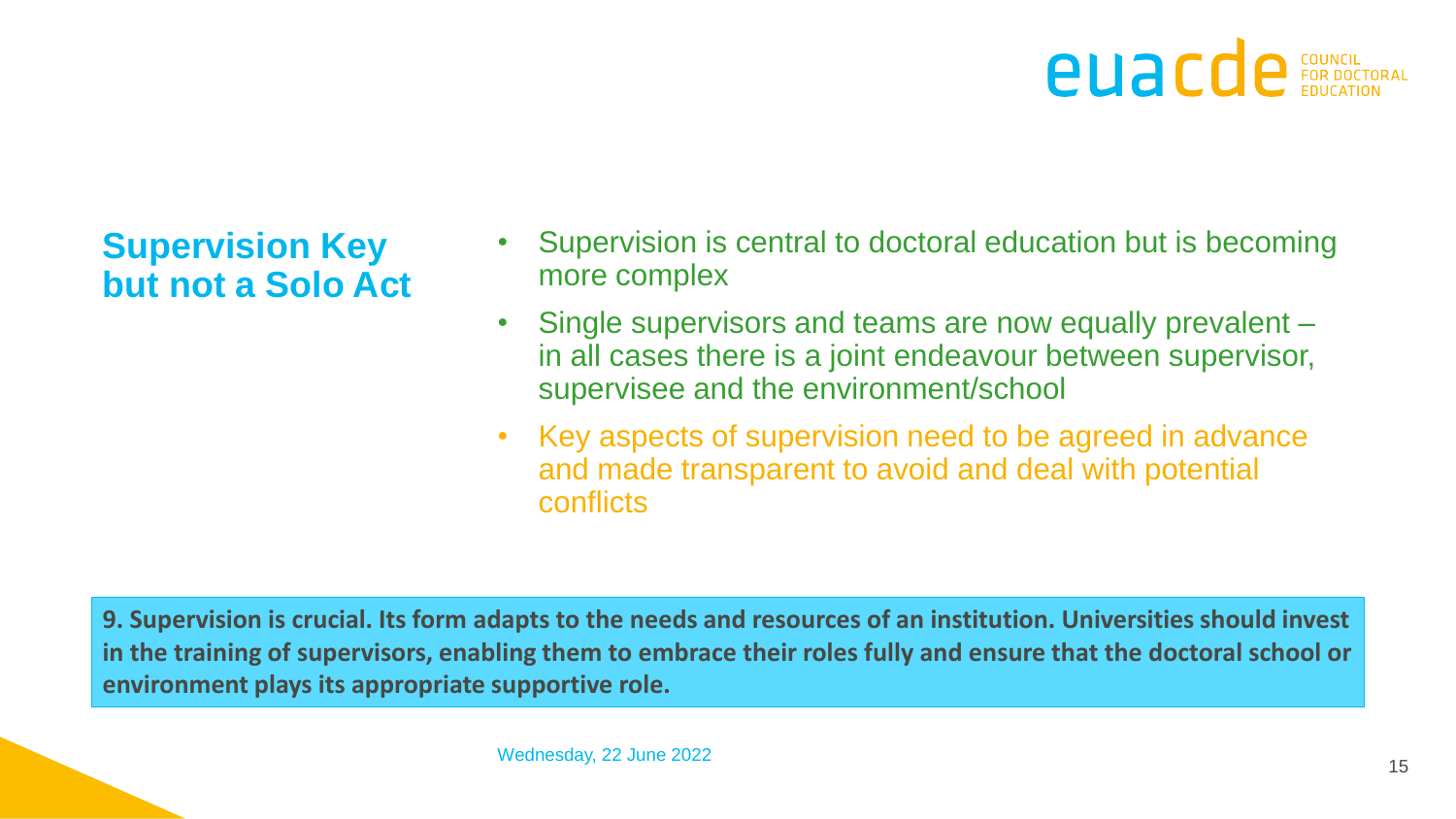**Funding Adequate to Underpin a Successful Outcome** 

- Successful completion needs appropriate resources underpinned by adequate funding
- There are very substantial differences in the means and level of funding across Europe
- Financial worries are a major cause of stress and mental health issues among candidates
- There is often a mismatch between the time needed to complete and doctorate and the duration of financial support

**Thursday is a should not lead to a reduction in other university services. 10. The level of living support for doctoral candidates needs to take into consideration the relative attractiveness of the careers and the incomes of early-career knowledge workers in other sectors. This means that that the work of doctoral candidates should be appropriately rewarded. Duration of funding should be based on a realistic assumption of the duration of a doctorate. An increase in salaries or duration of the doctorate should not, however, be at the expense of the availability of doctoral positions. The increased need to tackle societal challenges with high-quality research demands the availability of such positions, but this**